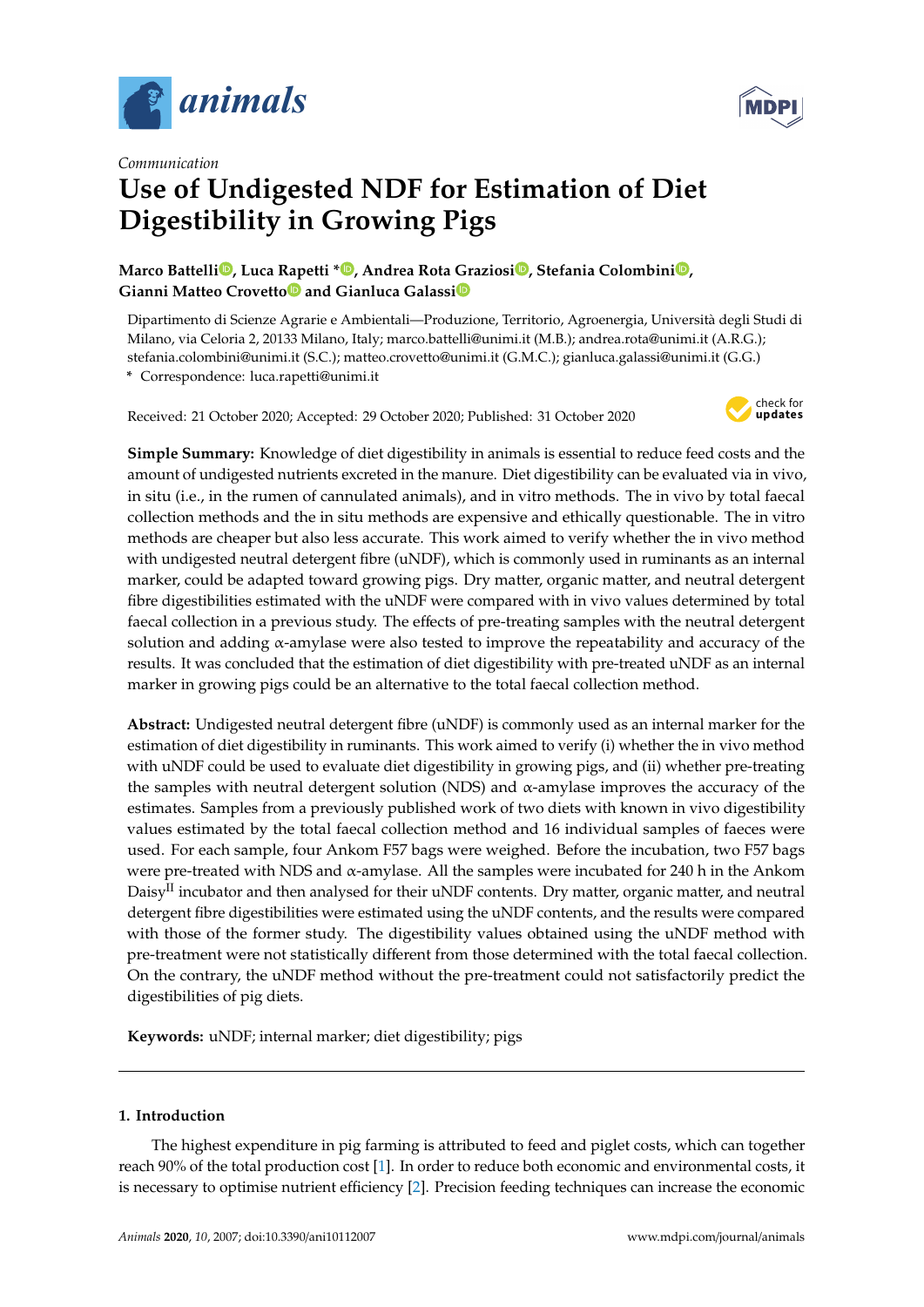and environmental sustainability of pig farming systems. As reported by Andretta et al. [\[3\]](#page-5-2), precision feeding could reduce nitrogen excretion by 38% and feeding costs by 10% compared with conventional phase-feeding systems.

Digestion is a complex process influenced by both the characteristics of the animal (such as species and breed, genotype, sex, physiological stage, and body weight) and feeds (e.g., chemical composition and processing treatments) [\[2\]](#page-5-1). However, in order to formulate a balanced diet, it is also necessary to understand the interaction between the animal and its feed, as the latter affects the total tract digestibility.

Feed digestibility in pigs can be measured directly by the total collection of animal faeces. These in vivo studies are expensive both economically and in terms of time [\[4\]](#page-6-0). Moreover, they are stressful for the animals as they must be isolated and caged. For these reasons, feed digestibility is frequently estimated via prediction equations based on the chemical composition of the feed [\[2,](#page-5-1)[4\]](#page-6-0). In this regard, near infrared spectroscopy technology could be used to predict diet digestibility, starting with faecal analyses. However, additional studies are required for appropriate calibration of the instruments [\[4\]](#page-6-0). In addition, feed digestibility may be measured indirectly using marker substances [\[5,](#page-6-1)[6\]](#page-6-2). The reliability of the chosen marker is assessed in terms of the recovery of the marker itself. This recovery is expressed as the quantity of the marker recovered from the total collection of faeces or the proportion of the total marker amount consumed. Theoretically, the value of the marker recovery should be constant and close to 1 [\[5](#page-6-1)[,6\]](#page-6-2). Frequently employed inert markers include minerals such as chromic oxide ( $Cr_2O_3$ ) and titanium dioxide (TiO<sub>2</sub>) [\[5,](#page-6-1)[6\]](#page-6-2), but internal markers such as acid-insoluble ash [\[5\]](#page-6-1) and lignin [\[6\]](#page-6-2) can also be used. Undigested neutral detergent fibre (uNDF) is a commonly used internal marker to estimate in vivo diet digestibility in ruminants [\[7](#page-6-3)[–10\]](#page-6-4). uNDF is the laboratory estimation of the undigestible neutral detergent fibre, typically after 240 h of in vitro incubation.

The filter bag technique with the Daisy<sup>II</sup> incubator (ANKOM Technology Corp., Fairport, NY, USA) is an in vitro protocol used for the measurement of uNDF. This method simplifies the measurements of uNDF and in vitro dry matter digestibility by eliminating the need to filter the samples after incubation [\[11\]](#page-6-5). Moreover, the Daisy<sup>II</sup> incubator allows testing of several samples simultaneously [\[12\]](#page-6-6). This technique is commonly employed for ruminants and has also been successfully used for horses and donkeys [\[13,](#page-6-7)[14\]](#page-6-8).

Several studies have verified the precision and accuracy of the Daisy<sup>II</sup> protocol, albeit with different results. Tagliapietra et al. [\[15\]](#page-6-9) analysed in situ true dry matter digestibility (DMD) with either traditional nylon bags or synthetic filter bags, and in vitro, with either conventional bottles or the Daisy<sup>II</sup> incubation technique. They found that the DMD values obtained with the Daisy<sup>II</sup> incubator were lower compared to those observed with the in situ nylon bags and in vitro conventional bottles. Moreover, the low repeatability of this system was overcome by increasing the number of replicates: using three filter bags provided approximately the same standard error as the mean of two conventional bottles. Tagliapietra and colleagues also observed direct proportionality between the DMD values of different in situ and in vitro techniques.

The starch present in the feed is a source of variability [\[16](#page-6-10)[,17\]](#page-6-11). On the one hand, due to their small size ( $\leq 50 \text{ }\mu\text{m}$ ), the starch granules could leak out from the filter bag, causing an overestimation of digestibility [\[16\]](#page-6-10). On the other hand, starch is digested at a faster rate, thus causing more rapid gas production compared to fibre. In our preliminary works (Battelli et al., unpublished data), it was observed that the gas produced in the starch-rich samples inflated the filter bags. This fact might reduce the filtering capacity, leading to an underestimation of fibre digestibility. These problems could occur with pig diets, commonly rich in starch and with low fibre content. However, pre-treating the samples with a neutral detergent solution (NDS) and  $\alpha$ -amylase may be a solution to this problem, as doing so would hydrolyse the starch and the other non-fibre carbohydrates.

To the best of our knowledge, the uNDF technique has never been used to estimate diet digestibility in pigs. The aims of this work were to (i) verify whether the in vivo technique with the uNDF marker can be used for estimating the digestibilities of pig diets and (ii) determine whether this technique is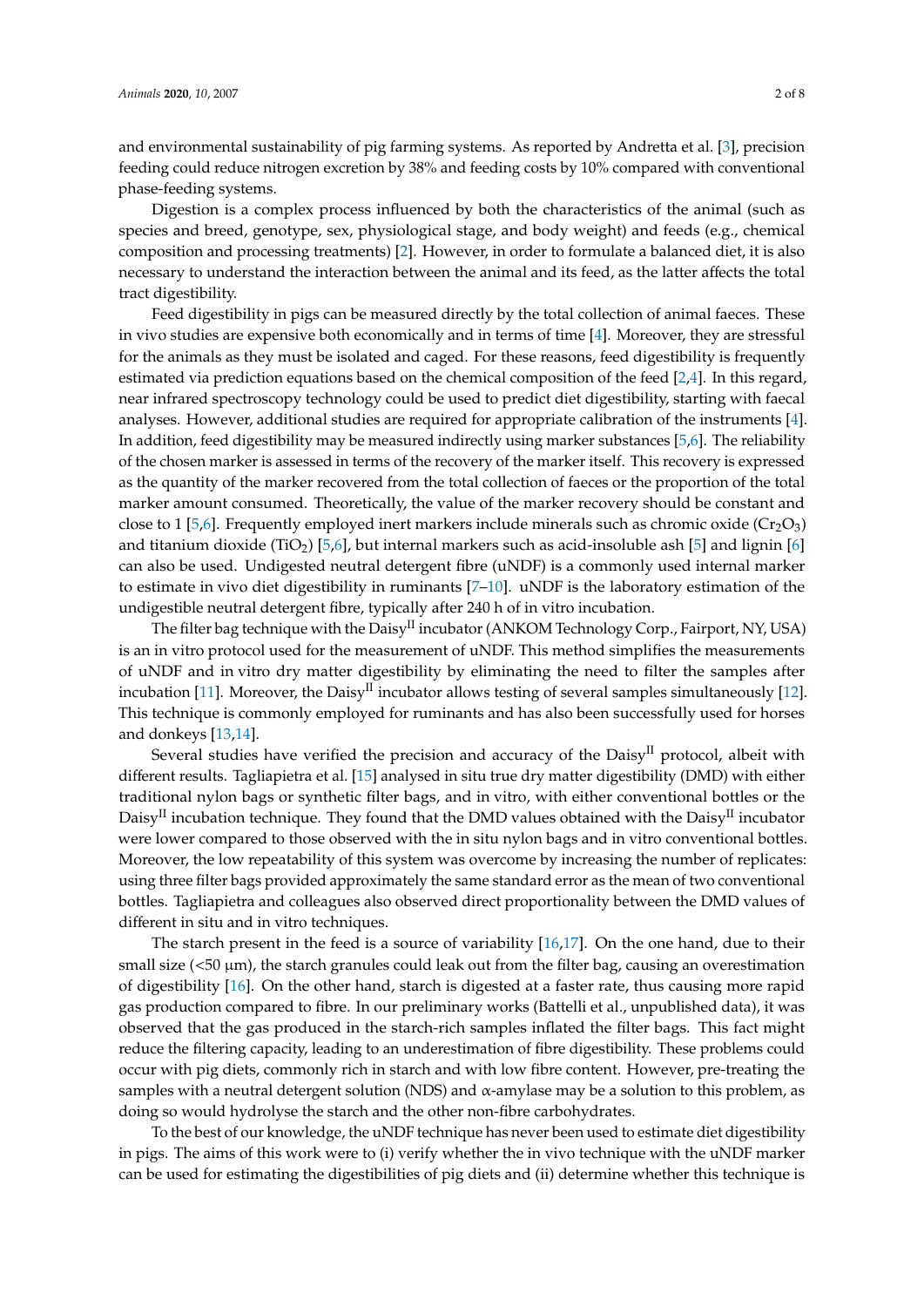more accurate with or without pre-treatment with NDS and  $\alpha$ -amylase. In order to achieve the goals of the work, samples of pig diets and faeces were analysed, and in vivo total faecal collection diet

## **2. Materials and Methods**

The study was conducted at Cascina Baciocca, the experimental farm of the University of Milan. Authorisation for the study (authorisation no. 904/2016-PR) was obtained from the Ministry of Health.

digestibility values obtained from a previously published study [\[18\]](#page-6-12) were used as a reference.

In a previous work [\[18\]](#page-6-12), 16 pigs with an average body weight of  $128 \pm 10$  kg were divided into 2 groups and fed 2 different diets formulated to meet the needs estimated by the National Research Council (NRC) Nutrient Requirements of Swine [\[19\]](#page-6-13). The first diet was a conventional diet (CONV) containing cereal meals (corn, barley, and wheat; 691 g/kg as fed), soybean meal (91.7 g/kg as fed), wheat bran (80 g/kg as fed), wheat middling (60 g/kg as fed), minerals, and supplements. The second diet was a low-protein (LP) diet without soybean meal, with more cereal meal, and supplemented with crystalline amino acids. The results of the analyses of the CONV and LP diets, respectively, were as follows (g/kg as fed): dry matter—882, 883; ash—44, 40; ether extract—40, 38; crude protein—132, 104; neutral detergent fibre—121, 129; acid detergent fibre—38, 39; and starch—443, 486. All the pigs were housed individually in metabolic cages for 14 d—7 for the adaptation and 7 for the faeces collection.

## *2.1. In Vitro uNDF Determination*

The in vitro incubations were conducted on both diets and the 16 individual faecal samples collected during the in vivo digestibility trial [\[18\]](#page-6-12). All the samples (diets and faeces) were dried at 60 ◦C for 48 h in a forced-air oven and ground to pass a 1-mm Fritsch mill (Fritsch Pulverisette, Idar-Oberstein, Germany). The dry matter (DM) and ash contents were, respectively, determined by heating at 105 °C for 24 h [\[20\]](#page-6-14) and incineration at 550 °C for 5 h [20]. The NDF content was calculated using an Ankom<sup>200</sup> Fiber Analyzer (Ankom Technology Corporation, Fairport, NY, USA) following the procedure reported by Mertens [\[21\]](#page-6-15). For each sample of the two diets, eight Ankom F57 bags were weighed (Ankom Technology, Macedon, NY, USA) (each bag contained 0.500 g of sample). For each of the 16 faecal samples, 4 F57 bags were prepared in the same way. Eight blank Ankom bags (i.e., bags without a sample) were also weighed (two for each of the four jars of the in vitro incubation system described below). Before the incubation, four bags of each diet and two bags of each faecal sample were subjected to pre-treatment consisting of washing with NDS and  $\alpha$ -amylase [\[21\]](#page-6-15).

The incubation was conducted using the Daisy<sup>II</sup> incubator (Ankom Technology, Macedon, NY, USA) at 39  $\pm$  0.5 °C. In addition to the two blanks, each of the four jars of the apparatus contained two Ankom F57 bags of each diet (one pre-treated and the other untreated) and one faecal sample of each animal.

Two rumen-cannulated cows (non-lactating Holstein–Friesian) were used as donors of ruminal fluid. The cows were fed with 70:30 forage:concentrate diet twice a day. The rumen fluid was collected before the morning meal and was immediately strained through four layers of cheesecloth into a pre-warmed (39 °C) flask, flushed with  $CO<sub>2</sub>$ , and mixed with the buffer solution prepared as per the Ankom protocol [\[22\]](#page-6-16). The inocula were renewed at 120 h (i.e., the contents of the jars were replaced with a new inoculum). The duration of the incubation was 240 h, and the samples were analysed for their uNDF contents at the end of the incubation [\[21\]](#page-6-15).

## *2.2. Digestibility Determination with uNDF as the Internal Marker*

The in vivo apparent total-tract nutrient digestibilities were calculated by using the uNDF content as the internal marker for both the diets and the faeces, as described by Schalla et al. [\[23\]](#page-6-17). The following equation was used:

> Apparent nutrient digestibility (%) =  $100 - [100 \times$  (diet uNDF/faecal uNDF)  $\times$ (faecal nutrient content/diet nutrient content)]  $(1)$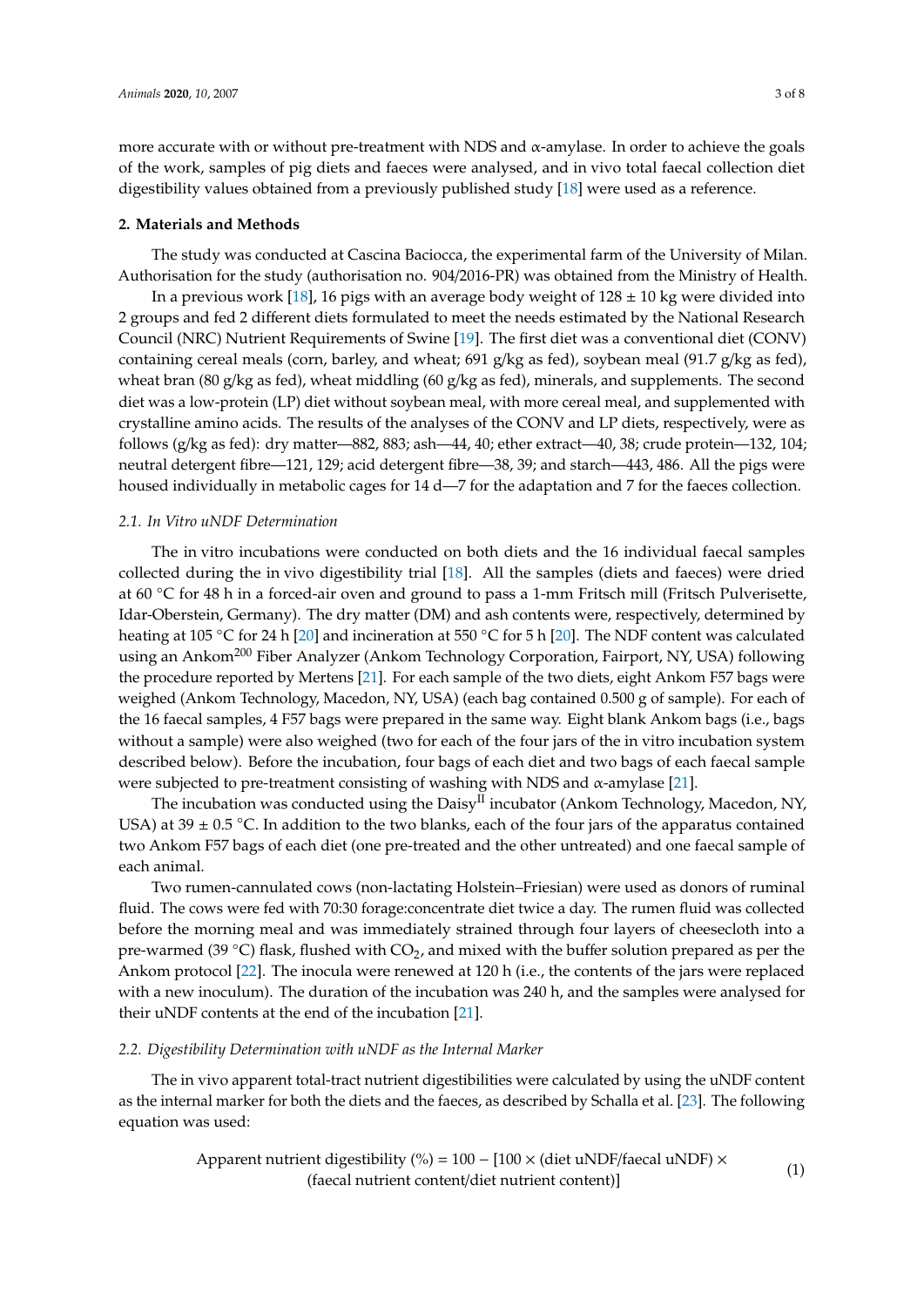All values as % of DM unless otherwise noticed.

#### *2.3. Statistical Analysis*  $T_{\text{t}}$  , the two methods (in virtual factor  $\alpha$

The digestibility data obtained by the two methods (in vivo digestibility with total faecal collection vs. in vivo digestibility with uNDF as the internal marker) were analysed and compared using the GLM procedure of SAS (version 9.4, SAS Institute Inc., Cary, NC, USA) while considering the main effects of diet and pre-treatment as well as their interactions.

## **3. Results**

The results for the digestibilities obtained using the uNDF method as the internal marker with and without the NDS and  $\alpha$ -amylase pre-treatment and those from the previous in vivo study [\[18\]](#page-6-12) are shown in Table [1.](#page-3-0)  $m$  method was used in tandem with the NDS and  $\alpha$ -amylase pre-treatment, the NDS and  $\alpha$ 

<span id="page-3-0"></span>Table 1. Digestibility values (%) of the two diets measured with the undigested neutral detergent fibre (uNDF) method with and without the neutral detergent solution and  $\alpha$ -amylase pre-treatment versus the total faecal collection method.

|                                                        |                                                             | CONV <sup>1</sup>                                    |                                                           |                                                            | LP <sup>2</sup>                                             |                                                             | <b>SEM</b>              |                           | <i>p</i> -Value               |                           |
|--------------------------------------------------------|-------------------------------------------------------------|------------------------------------------------------|-----------------------------------------------------------|------------------------------------------------------------|-------------------------------------------------------------|-------------------------------------------------------------|-------------------------|---------------------------|-------------------------------|---------------------------|
| Item                                                   | Total<br>Faecal<br>Collection                               | Pre-<br>treated<br>uNDF                              | Unpre-<br>treated<br>uNDF                                 | Total<br>Faecal<br>Collection                              | Pre-<br>treated<br>uNDF                                     | Unpre-<br>treated<br>uNDF                                   |                         | D <sup>3</sup>            | $\mathbf{M}^4$                | $D^*M^5$                  |
| DM <sup>6</sup><br>OM <sup>7</sup><br>NDF <sup>8</sup> | 87.6 <sup>a</sup><br>89.3 <sup>a</sup><br>57.7 <sup>a</sup> | 87.5 <sup>a</sup><br>89.1 <sup>a</sup><br>56.9 $a b$ | 84.8 <sup>b</sup><br>86.8 <sup>b</sup><br>47.8 $^{\circ}$ | 86.9 <sup>a</sup><br>89.5 <sup>a</sup><br>54.8 $^{\rm ab}$ | 88.0 <sup>a</sup><br>89.5 <sup>a</sup><br>52.9 <sup>b</sup> | 82.8 <sup>c</sup><br>85.0 <sup>c</sup><br>32.4 <sup>d</sup> | 0.344<br>0.303<br>1.174 | 0.072<br>0.060<br>< 0.001 | < 0.001<br>< 0.001<br>< 0.001 | 0.037<br>0.039<br>< 0.001 |

<sup>1</sup> CONV: conventional diet; <sup>2</sup> LP: low-protein diet; <sup>3</sup> D: diet effect; <sup>4</sup> M: method effect; <sup>5</sup> D\*M: interaction of the officets of diet and method <sup>6</sup> DM: dry matter: <sup>7</sup> OM: organic matter: <sup>8</sup> NDF: poutral deterge effects of diet and method; <sup>6</sup> DM: dry matter; <sup>7</sup> OM: organic matter; <sup>8</sup> NDF: neutral detergent fibre. <sup>a</sup>, <sup>b</sup>, <sup>c</sup>, and <sup>d</sup>: means in the same row with different superscripts are statistically different for  $p < 0.05$ .

**When the uNDF method was used in tandem with the NDS and α-amylase pre-treatment, the** digestibility results were not significantly different ( $p > 0.05$ ) from those provided by the total faecal  $\alpha$  collection method. Moreover, the diet did not influence the results of the DM and organic matter collection method. Moreover, the diet did not influence the results of the DM and organic matter (OM) digestibilities with the two methods. Instead, when the pre-treatment was not performed, the method with the uNDF as the internal marker returned digestibility values statistically lower ( $p < 0.05$ ) than those obtained with the total faecal collection method. Figure 1 shows the differences in OM digestibility between the two uNDF methods and the total faecal collection method for each pig. collection method. Moreover, the diet did not influence the results of the DM and organic matter

<span id="page-3-1"></span>

**Figure 1.** Differences in Organic Matter digestibility (percentage units) between the values predicted **Figure 1.** Differences in Organic Matter digestibility (percentage units) between the values predicted by the uNDF method (unpre-treated or pre-treated) and those determined by total faecal collection by the uNDF method (unpre-treated or pre-treated) and those determined by total faecal collection method for the 16 pigs.  $^1$  Pig: from 1 to 8, pigs fed the conventional diet; from 9 to 16, pigs fed the low-protein diet.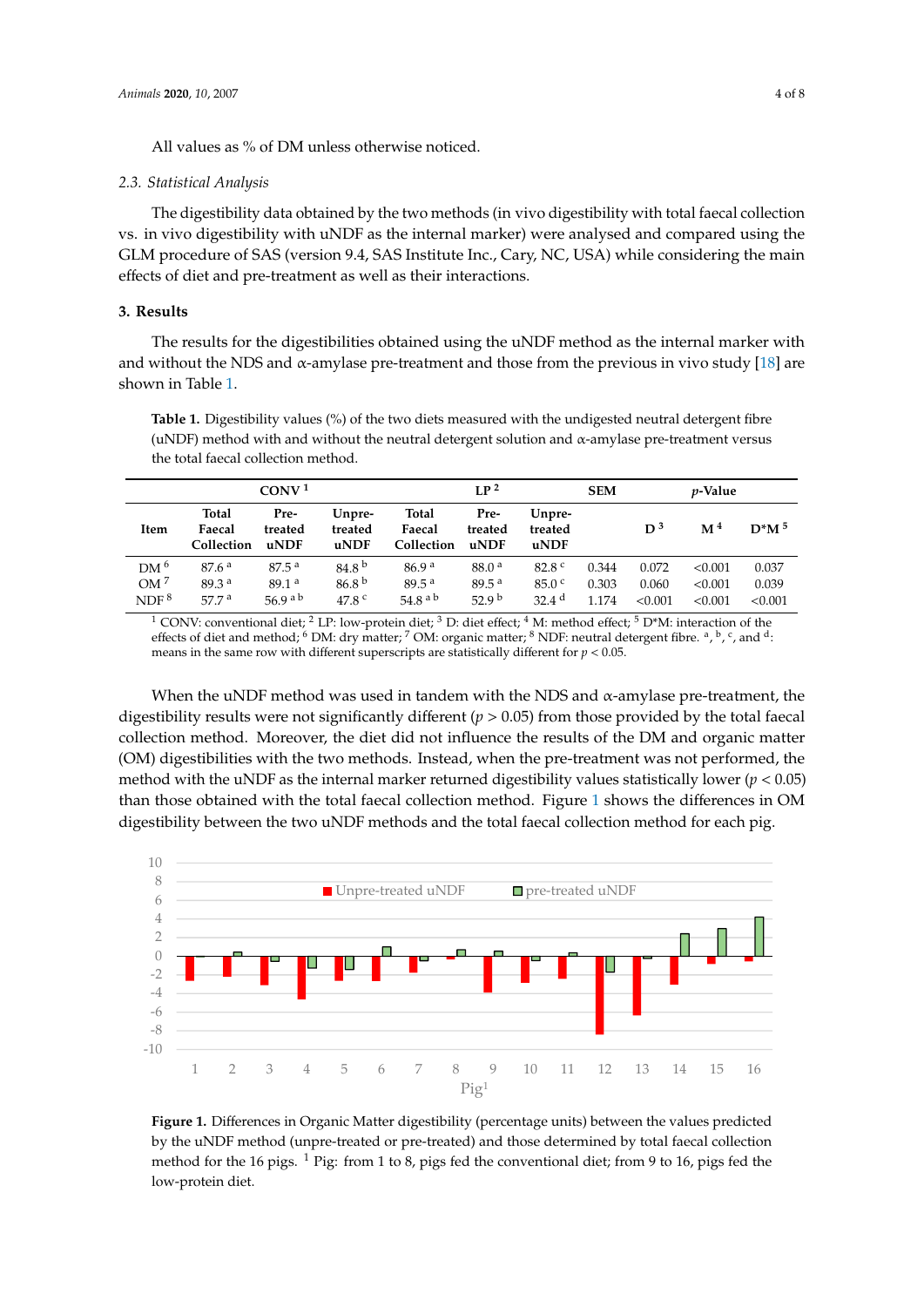In addition, it was found that the uNDF method without pre-treatment determined significant differences between the two diets for DM, OM, and NDF digestibilities (*p* < 0.05); all the values estimated for the CONV diet without pre-treatment in the uNDF method were statistically higher than those for the LP diet, unlike the findings from the total faecal collection and pre-treated uNDF methods.

#### **4. Discussion**

The digestibility of feed is a fundamental parameter that must be known in order to formulate diets that meet the needs of the animals as well as minimise waste. The knowledge of diet digestibility allows us to formulate balanced diets while simultaneously reducing food costs and the environmental impact of livestock farming. This study aimed to evaluate the applicability of the in vivo technique with the uNDF as internal marker toward estimating the digestibilities of pig diets and to compare its results with the in vivo by total faecal collection digestibility values obtained in a previous work [\[18\]](#page-6-12).

Galassi and colleagues [\[18\]](#page-6-12) reported no difference between the two diets and the two genetic groups of pigs used in their study on the in vivo apparent digestibilities of DM, OM, and NDF. Furthermore, Galassi et al. [\[18\]](#page-6-12) tested the interaction between diet and genetic type but observed no positive findings. Therefore, for the present study, the data of the two genetic groups were considered together.

The incubation for the uNDF determination was conducted with the Daisy<sup>II</sup> incubator. The Daisy<sup>II</sup> incubator is an excellent tool to analyse different feedstuffs, improve the precision and reproducibility of an assay, and reduce the time and costs of analysis  $[24]$ . The Daisy<sup>II</sup> incubator is commonly used to estimate in vitro diet digestibility in ruminants, and satisfactory results have been reported for cows, sheep, and goats. The use of the Daisy<sup>II</sup> incubator to evaluate diet digestibility for ruminants does not require pre-treatment with NDS and  $α$ -amylase due to the low starch contents of ruminant diets. To the best of our knowledge, few researchers have used the Daisy<sup>II</sup> incubator to study pig diets. Pig diets are characterised by a high starch concentration, which can cause some technical drawbacks when using Ankom bags.

uNDF is used in ruminants as an internal marker to predict digestibility. For example, Lopes et al. [\[25\]](#page-7-0) used uNDF as an internal marker at 120 h to estimate in vivo nutrient digestibility. Lund et al. [\[26\]](#page-7-1) compared the in situ uNDF and chromic oxide as markers at 504 h to estimate NDF digestibility in dairy cows. They found that using uNDF was preferable. Similarly, Morris et al. [\[27\]](#page-7-2) compared uNDF and acid-insoluble ash as internal markers at 288 h against total faecal collection in order to estimate DM, OM, and nitrogen digestibilities in dairy cows. They found that uNDF was a better faecal marker than acid-insoluble ash, and given the variation in the faecal marker concentration, they recommended a spot sampling frequency of at least six times a day. De Carvalho et al. [\[28\]](#page-7-3) compared undigestible DM, in situ uNDF at 240 h, and undigestible acid detergent fibre as internal markers in sheep and goats. They reported that the undigestible DM and uNDF exhibited full faecal recovery for both sheep and goats, thus pointing to their suitability for use in digestion trials.

Three analytical in vitro methods were developed to estimate diet digestibility for swine [\[29\]](#page-7-4). The first is a one-step method that mimics gastric digestion. The second is a two-step method, which simulates small intestine digestion in addition to gastric digestion. The last technique involves three steps; in addition to the previous ones, it simulates digestion in the large intestine. However, all these methods are more laborious and time consuming compared to the uNDF approach proposed in this study. Moreover, as these methods are totally in vitro, they are less accurate compared to the approach proposed in this study, which is an in vivo method with an internal marker.

The results of our study show that using the uNDF as an internal marker and pre-treating the samples with NDS and  $\alpha$ -amylase provides DM and OM digestibility values that are statistically similar to those obtained with the total faecal collection method. Furthermore, the NDF digestibility values determined with the pre-treated uNDF method were not statistically different to those obtained with the total faecal collection method within the same diet. Conversely, without the pre-treatment, the DM, OM, and NDF digestibilities obtained with the uNDF marker were statistically lower than those determined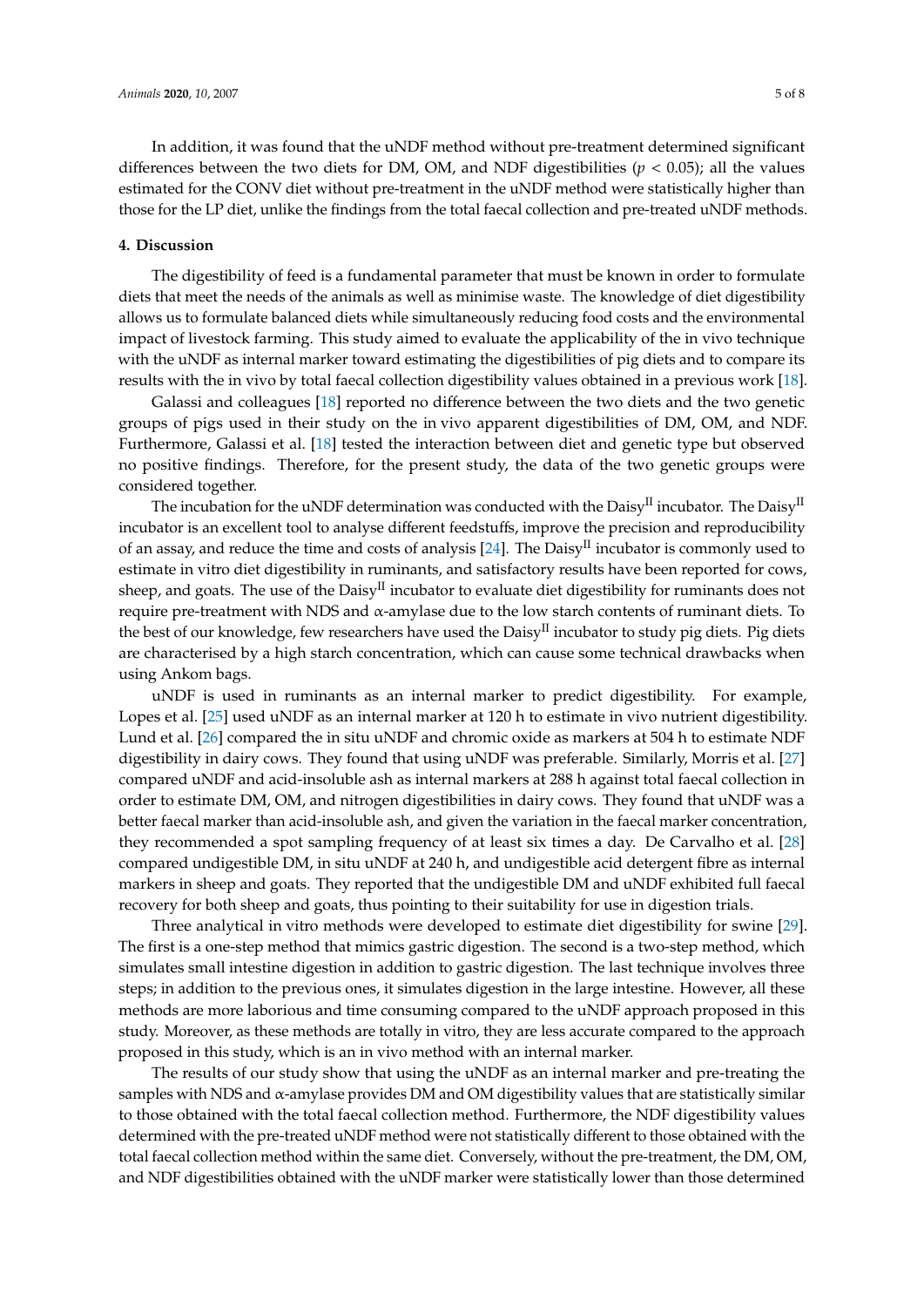with the total faecal collection method, as graphically shown in Figure [1](#page-3-1) for OM. Presumably, the rapid starch fermentation altered the filter bag characteristics, causing an underestimation of digestibility. This reasoning is confirmed by the differences in the digestibilities between the diets, all of which are statistically significant; in particular, the NDF digestibility of the LP diet (the diet with the highest starch content) decreased by 32.2% compared to that of the CONV diet.

These results show that the method for determining digestibility with uNDF as the internal marker, which is already commonly used to predict digestibility in ruminants, can also be applied to pigs, provided that the diets and faecal samples are pre-treated with NDS and α-amylase. Indeed, after the pre-treatment with NDS and  $\alpha$ -amylase was performed, the DM digestibility values obtained with the two methods (uNDF and total faecal collection) for both diets were extremely similar (all within a percentage point of difference). Even closer values of the four means of OM digestibility were obtained for both diets using these two methods. Slightly more pronounced differences, albeit within two percentage points of difference, were observed between these two methods for the two diets in terms of NDF digestibility. However, such differences were much smaller than those observed between the uNDF method without the pre-treatment with NDS and α-amylase and the total faecal collection.

The pre-treatment is necessary due to the high starch content of pig diets; in the absence of pre-treatment, this factor negatively affects incubation and leads to underestimations of digestibility values. Indeed, without the pre-treatment, the uNDF method provided significantly lower DM, OM, and NDF digestibility values than those obtained with the total faecal collection, especially for the LP diet, which is richer in starch.

Since in the present experiment the diets tested had about 12% NDF from good quality fibre feeds, we believe that this method (pre-treated uNDF) should be even more applicable to diets with higher fibre contents or less digestible fibre with a consequent higher uNDF concentration.

Finally, besides its promising results, this in vivo technique with the internal marker is cheaper, faster, more efficient, and more ethical than the in vivo method with total faecal collection, since animals are not required to be forced into cages for the sample collection.

## **5. Conclusions**

The results of this study show that the proposed method with the marker, which is already commonly used in ruminants, is promising for evaluating the digestibilities of pig diets, provided that feeds and faeces samples are pre-treated with NDS and  $\alpha$ -amylase. Validation on a broader dataset (in terms of diets and pig ages) is advisable in order to promote the use of this method for practical evaluations at commercial-scale farms.

**Author Contributions:** Conceptualization, L.R., G.G. and S.C.; methodology, L.R., G.G. and S.C.; validation, L.R., G.G., M.B. and S.C.; formal analysis, A.R.G., M.B., G.G. and L.R.; investigation, G.G. and L.R.; resources, G.M.C. and G.G.; data curation, L.R., G.G., A.R.G. and M.B.; writing—original draft preparation, M.B.; writing—review and editing, G.G., S.C. and A.R.G.; supervision, G.M.C. and G.G.; project administration, G.G. and L.R.; funding acquisition, G.M.C., G.G. and L.R. All authors have read and agreed to the published version of the manuscript.

**Funding:** This research received no external funding.

**Conflicts of Interest:** The authors declare no conflict of interest.

#### **References**

- <span id="page-5-0"></span>1. Niemi, J.K.; Sevón-Aimonen, M.-L.; Pietola, K.; Stalder, K.J. The value of precision feeding technologies for grow–finish swine. *Livest. Sci.* **2010**, *129*, 13–23. [\[CrossRef\]](http://dx.doi.org/10.1016/j.livsci.2009.12.006)
- <span id="page-5-1"></span>2. Le Goff, G.; Noblet, J. Comparative total tract digestibility of dietary energy and nutrients in growing pigs and adult sows. *J. Anim. Sci.* **2001**, *79*, 2418–2427. [\[CrossRef\]](http://dx.doi.org/10.2527/2001.7992418x) [\[PubMed\]](http://www.ncbi.nlm.nih.gov/pubmed/11583429)
- <span id="page-5-2"></span>3. Andretta, I.; Pomar, C.; Rivest, J.; Pomar, J.; Lovatto, P.A.; Neto, J.R. The impact of feeding growing–finishing pigs with daily tailored diets using precision feeding techniques on animal performance, nutrient utilization, and body and carcass composition. *J. Anim. Sci.* **2014**, *92*, 3925–3936. [\[CrossRef\]](http://dx.doi.org/10.2527/jas.2014-7643) [\[PubMed\]](http://www.ncbi.nlm.nih.gov/pubmed/25057024)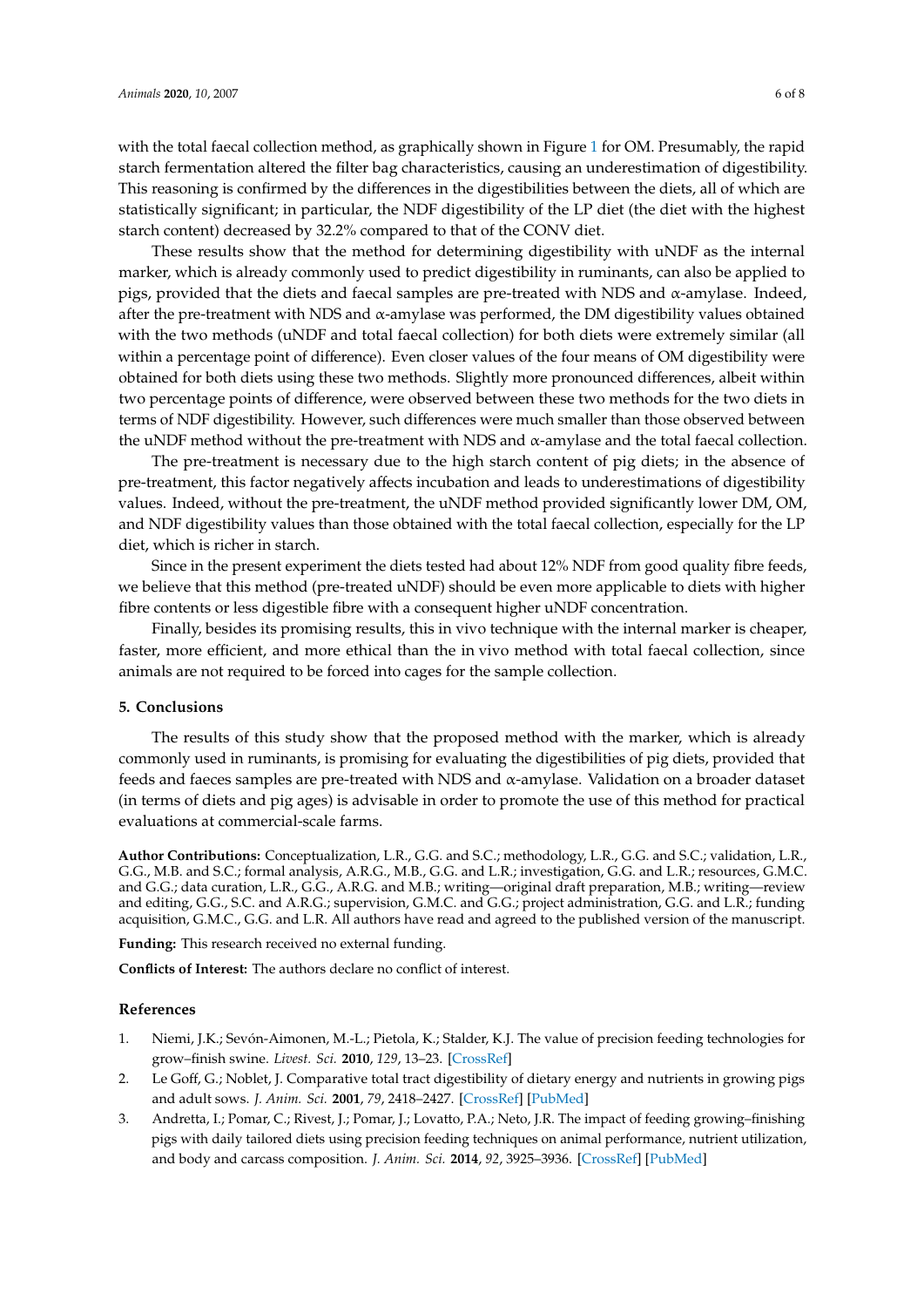- <span id="page-6-0"></span>4. Bastianelli, D.; Bonnal, L.; Jaguelin-Peyraud, Y.; Noblet, J. Predicting feed digestibility from NIRS analysis of pig faeces. *Animal* **2014**, *9*, 781–786. [\[CrossRef\]](http://dx.doi.org/10.1017/S1751731114003097) [\[PubMed\]](http://www.ncbi.nlm.nih.gov/pubmed/25532713)
- <span id="page-6-1"></span>5. Kavanagh, S.; Lynch, P.; O'Mara, F.; Caffrey, P. A comparison of total collection and marker technique for the measurement of apparent digestibility of diets for growing pigs. *Anim. Feed. Sci. Technol.* **2001**, *89*, 49–58. [\[CrossRef\]](http://dx.doi.org/10.1016/S0377-8401(00)00237-6)
- <span id="page-6-2"></span>6. Jagger, S.; Wiseman, J.; Cole, D.J.A.; Craigon, J. Evaluation of inert markers for the determination of ileal and faecal apparent digestibility values in the pig. *Br. J. Nutr.* **1992**, *68*, 729–739. [\[CrossRef\]](http://dx.doi.org/10.1079/BJN19920129)
- <span id="page-6-3"></span>7. Chiaravalli, M.; Rapetti, L.; Graziosi, A.R.; Galassi, G.; Crovetto, G.; Colombini, S. Comparison of Faecal versus Rumen Inocula for the Estimation of NDF Digestibility. *Animals* **2019**, *9*, 928. [\[CrossRef\]](http://dx.doi.org/10.3390/ani9110928)
- 8. Cotanch, K.W.; Grant, R.J.; Van Amburgh, M.E.; Zontini, A.; Fustini, M.; Palmonari, A.; Formigoni, A. Applications of uNDF in Ration Modeling and Formulation. In Proceedings of the Cornell Nutrition Conference for Feed Manufacturers, Syracuse, NY, USA, 21–23 October 2014.
- 9. Fustini, M.; Palmonari, A.; Canestrari, G.; Bonfante, E.; Mammi, L.; Pacchioli, M.; Sniffen, G.; Grant, R.; Cotanch, K.; Formigoni, A. Effect of undigested neutral detergent fiber content of alfalfa hay on lactating dairy cows: Feeding behavior, fiber digestibility, and lactation performance. *J. Dairy Sci.* **2017**, *100*, 4475–4483. [\[CrossRef\]](http://dx.doi.org/10.3168/jds.2016-12266)
- <span id="page-6-4"></span>10. Righi, F.; Simoni, M.; Visentin, G.; Manuelian, C.L.; Currò, S.; Quarantelli, A.; De Marchi, M. The use of near infrared spectroscopy to predict faecal indigestible and digestible fibre fractions in lactating dairy cattle. *Livest. Sci.* **2017**, *206*, 105–108. [\[CrossRef\]](http://dx.doi.org/10.1016/j.livsci.2017.10.006)
- <span id="page-6-5"></span>11. Adesogan, A. Effect of bag type on the apparent digestibility of feeds in ANKOM DaisyII incubators. *Anim. Feed. Sci. Technol.* **2005**, *119*, 333–344. [\[CrossRef\]](http://dx.doi.org/10.1016/j.anifeedsci.2004.09.012)
- <span id="page-6-6"></span>12. Damiran, D.; DelCurto, T.; Bohnert, D.; Findholt, S. Comparison of techniques and grinding size to estimate digestibility of forage based ruminant diets. *Anim. Feed. Sci. Technol.* **2008**, *141*, 15–35. [\[CrossRef\]](http://dx.doi.org/10.1016/j.anifeedsci.2007.04.007)
- <span id="page-6-7"></span>13. Earing, J.E.; Cassill, B.D.; Hayes, S.H.; VanZant, E.S.; Lawrence, L.M. Comparison of in vitro digestibility estimates using the DaisyII incubator with in vivo digestibility estimates in horses. *J. Anim. Sci.* **2010**, *88*, 3954–3963. [\[CrossRef\]](http://dx.doi.org/10.2527/jas.2010-2989)
- <span id="page-6-8"></span>14. Tassone, S.; Renna, M.; Barbera, S.; Valle, E.; Fortina, R. In Vitro Digestibility Measurement of Feedstuffs in Donkeys Using the DaisyII Incubator. *J. Equine Vet. Sci.* **2019**, *75*, 122–126. [\[CrossRef\]](http://dx.doi.org/10.1016/j.jevs.2019.02.002) [\[PubMed\]](http://www.ncbi.nlm.nih.gov/pubmed/31002085)
- <span id="page-6-9"></span>15. Tagliapietra, F.; Cattani, M.; Hindrichsen, I.K.; Hansen, H.H.; Colombini, S.; Bailoni, L.; Schiavon, S. True dry matter digestibility of feeds evaluated in situ with different bags and in vitro using rumen fluid collected from intact donor cows. *Anim. Prod. Sci.* **2012**, *52*, 338–346. [\[CrossRef\]](http://dx.doi.org/10.1071/AN11206)
- <span id="page-6-10"></span>16. Seifried, N.; Steingaß, H.; Rodehutscord, M. In vitro and in situ evaluation of secondary starch particle losses from nylon bags during the incubation of different cereal grains. *Anim. Feed. Sci. Technol.* **2015**, *210*, 26–36. [\[CrossRef\]](http://dx.doi.org/10.1016/j.anifeedsci.2015.09.011)
- <span id="page-6-11"></span>17. Mabjeesh, S.; Cohen, M.; Arieli, A. In Vitro Methods for Measuring the Dry Matter Digestibility of Ruminant Feedstuffs: Comparison of Methods and Inoculum Source. *J. Dairy Sci.* **2000**, *83*, 2289–2294. [\[CrossRef\]](http://dx.doi.org/10.3168/jds.S0022-0302(00)75115-0)
- <span id="page-6-12"></span>18. Galassi, G.; Malagutti, L.; Colombini, S.; Rapetti, L.; Gallo, L.; Schiavon, S.; Tagliapietra, F.; Crovetto, G.M. Nitrogen and Energy Partitioning in Two Genetic Groups of Pigs Fed Low-Protein Diets at 130 Kg Body Weight. *Ital. J. Anim. Sci.* **2015**, *14*, 293–298. [\[CrossRef\]](http://dx.doi.org/10.4081/ijas.2015.4012)
- <span id="page-6-13"></span>19. NRC. *Nutrient Requirements of Swine*, 11th rev. ed.; The National Academies Press: Washington, DC, USA, 2012.
- <span id="page-6-14"></span>20. AOAC. *O*ffi*cial Methods of Analysis*, 15th ed.; Association of Official Analytical Chemists: Washington, DC, USA, 1995.
- <span id="page-6-15"></span>21. Mertens, D.R. Gravimetric determination of amylase-treated neutral detergent fiber in feeds with refluxing in beakers or crucibles: Collaborative study. *J. AOAC Int.* **2002**, *85*, 1217–1240.
- <span id="page-6-16"></span>22. Ankom Technology. In Vitro True Digestibility Using the DAISY Incubator. 2005. Ankom Technology. 2020, p. 1. Available online: [http:www.ankom.commediadocumentsIVDMD\\_0805\\_D200.pdf](http:www.ankom.commediadocumentsIVDMD_0805_D200.pdf) (accessed on 13 September 2010).
- <span id="page-6-17"></span>23. Schalla, A.; Meyer, L.; Meyer, Z.; Onetti, S.; Schultz, A.; Goeser, J. Hot topic: Apparent total-tract nutrient digestibilities measured commercially using 120-hour in vitro indigestible neutral detergent fiber as a marker are related to commercial dairy cattle performance. *J. Dairy Sci.* **2012**, *95*, 5109–5114. [\[CrossRef\]](http://dx.doi.org/10.3168/jds.2012-5650)
- <span id="page-6-18"></span>24. Tassone, S.; Fortina, R.; Peiretti, P.G. In Vitro Techniques Using the DaisyII Incubator for the Assessment of Digestibility: A Review. *Animals* **2020**, *10*, 775. [\[CrossRef\]](http://dx.doi.org/10.3390/ani10050775)